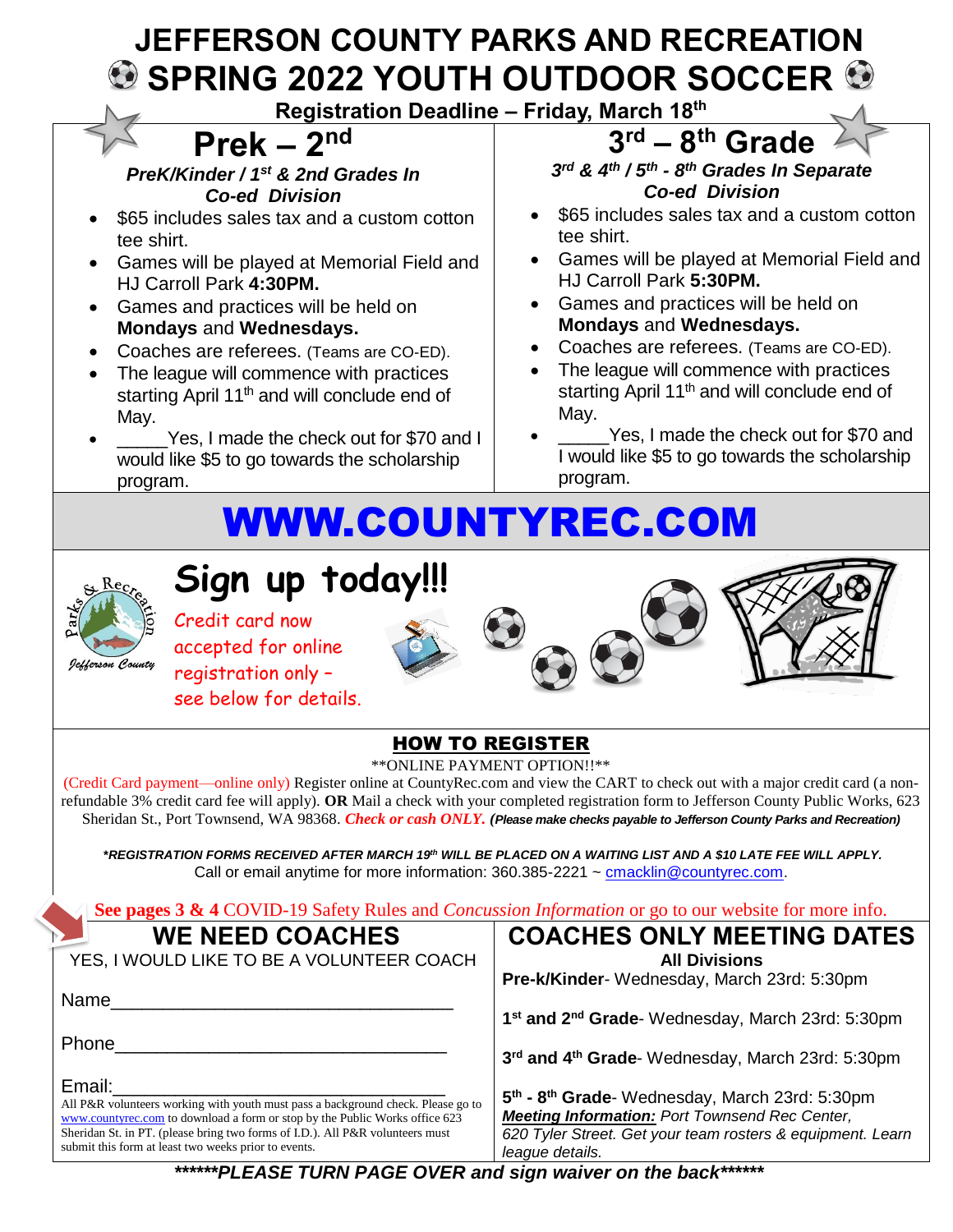#### For assistance with this form please contact Chris Macklin 385-2221 or see CountyRec.com **Assumption of Risk, Release of Liability and Consent to Participate Rec Spring Outdoor Soccer 2022**

| $\ell$ , $\ell$ , $\ell$ , $\ell$ , $\ell$ , $\ell$ , $\ell$ , $\ell$ , $\ell$ , $\ell$ , $\ell$ , $\ell$ , $\ell$ , $\ell$ , $\ell$ , $\ell$ , $\ell$ , $\ell$ , $\ell$ , $\ell$ , $\ell$ , $\ell$ , $\ell$ , $\ell$ , $\ell$ , $\ell$ , $\ell$ , $\ell$ , $\ell$ , $\ell$ , $\ell$ , $\ell$ |  |  |  |  |  |
|-----------------------------------------------------------------------------------------------------------------------------------------------------------------------------------------------------------------------------------------------------------------------------------------------|--|--|--|--|--|

T-Shirt Size (please circle one): YXS YS YM YL YXL AS AL AXL AXXL

- **Please read carefully ~ Assumption of Risk, Release of Liability and Consent to Participate~ Please read carefully ~** 1. All participants are advised that Jefferson County Parks and Recreation Programs (JCPR) may involve some strenuous physical activity. Some (such as sports, games, drills, climbing, hiking, swimming, or running), present a risk of injury higher than that which people normally face in their everyday lives. This risk of injury cannot be wholly relieved by any preventive measures, whether restrictive rules, training, equipment or personal discipline. The decision whether to engage in any particular activity that forms part of the overall program shall be entirely the participant's. Participation in the program in no way obligates anyone to engage in any activity they do not feel they can accomplish.
- 2. On behalf of my minor child, (or on my own behalf, if an Adult Participant), I expressly acknowledge my full understanding of the risks of injury, including serious injury, disability or death that arise from participation in the JCPR Program. I acknowledge that I have had full opportunity to discuss the nature and extent of these risks with officials of the JCPR in order to inform myself fully on this subject. Based on that full understanding, I freely and knowingly assume all such risks, whether specifically known and unknown. I accordingly assume full and sole responsibility for my (or my minor child's) participation in the JCPR Program. I understand that I must report any existing medical, physical or mental condition which may affect my ability, or the ability of my minor child, to participate in JCPR Program, to the group leader before the program commences.
- 3. On behalf of myself and on behalf of my minor child (to the extent allowed by law), I hereby release and forever discharge JCPR, and all of the employees, officers, volunteers or agents of those entities, including as well any third party sponsors of JCPR but not limited to damage to property, personal injury, disability or death, resulting from my or my minor child's involvement in any aspect of the JCPR Program. This release applies whether the alleged injuries or damages arise from the negligence of any of the parties released in the previous sentence on not, to the fullest extent allowed by law.
- 4. To the fullest extent allowed by law, I, for myself and/or my minor child, and for any of our respective heirs, assigns, personal representatives and next of kin, hereby agree to indemnify and hold harmless all the parties released in Article 3 hereof from and against any and all liabilities arising from my participation in the JCPR Program. This undertaking to provide indemnity shall apply to the fullest extent allowed by law, even if the liability asserted against any of the indemnified parties arises wholly or partially from that party's negligence.
- 5. On behalf of myself and on behalf of my minor child, we have read and understand the attached COVID-19 Safety Rules and Concussion Information Sheet, also available on the Jefferson County Parks and Rec website (www.countyrec.com) or available at the Rec Center, 620 Tyler Street or the Public Works Office, 623 Sheridan Street in Port Townsend.

I HAVE READ THIS ASSUMPTION OF RISK, RELEASE OF LIABILITY AND CONSENT. I FULLY UNDERSTAND ITS TERMS AND THAT BY MY SIGNATURE I GIVE UP CERTAIN RIGHTS I MIGHT OTHERWISE HAVE UNDER LAW. I hereby consent to allow my child to participate in the JCPR Program under the terms as set forth in this Assumption of Risk, Release of Liability and consent Agreement. The JCPR Program for which this consent is given is called and is the **Rec Spring Outdoor Soccer 2022.**

\_\_\_\_\_\_\_\_\_\_\_\_\_\_\_\_\_\_\_\_\_\_\_\_\_\_\_\_\_\_\_\_\_\_\_\_\_\_\_\_\_\_\_\_\_\_\_ \_\_\_\_\_\_\_\_\_\_\_\_\_\_\_\_\_\_\_\_\_\_\_\_\_\_\_\_\_\_\_\_\_\_\_\_\_\_\_\_\_\_\_\_\_\_\_\_\_\_\_

Signature of Parent or Guardian **Date** Signature of Participant (18 Years & Older) Date

#### *PHOTOGRAPH – VIDEO CONSENT*

*I hereby grant permission for myself or my child to be photographed or videotaped, without compensation, by JCPR, understanding that the same is intended for publication by print media, INTERNET newspaper, television, video or motion picture. I additionally consent to the use of my name in connection with the publication of photographs/video taken of me.*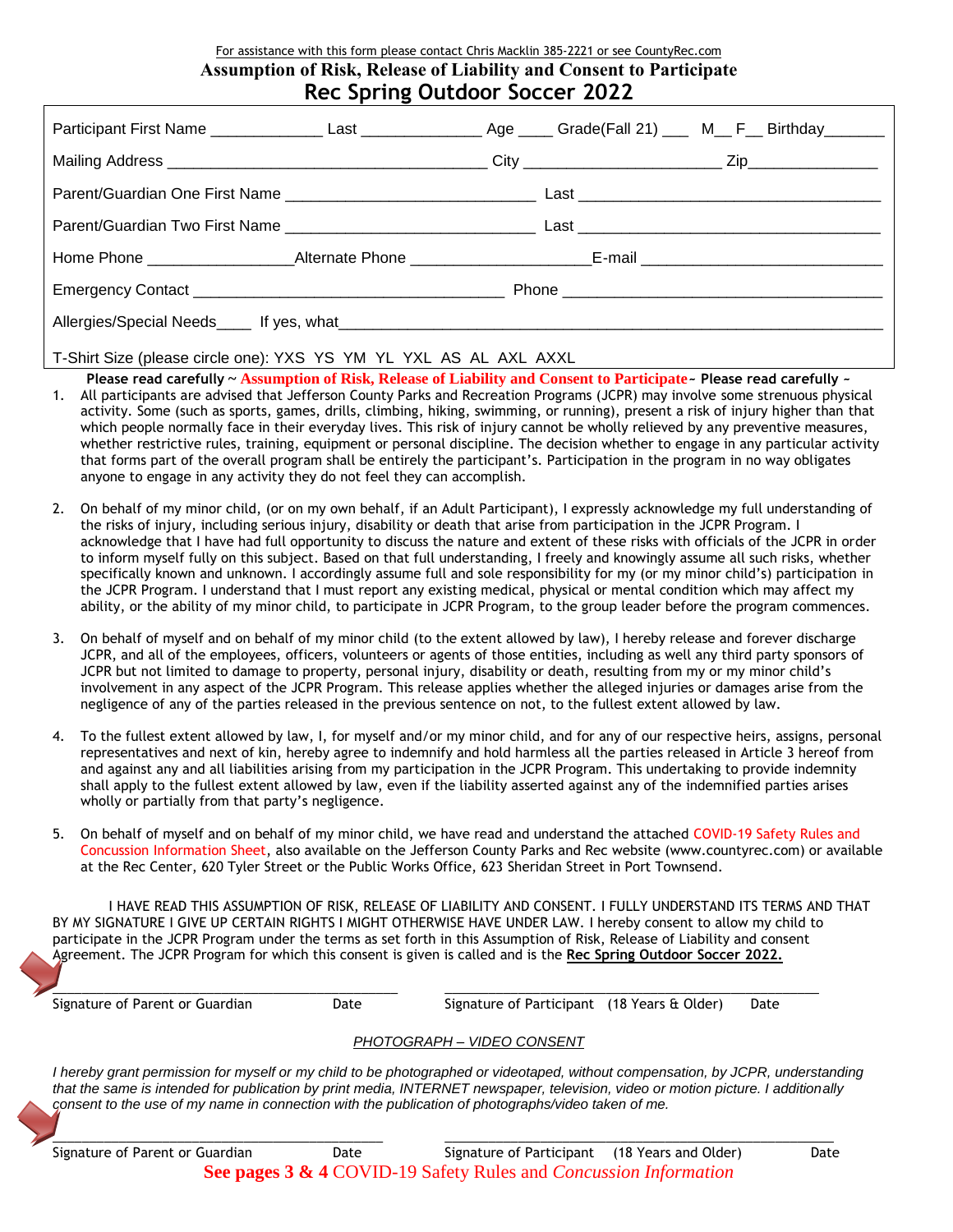*Dear Families:*

*Please find below our COVID-19 Safety Rules and Concussion Information Form. Please go over this information with your participant(s) Thank You, Rec Staff*



#### **Jefferson County Parks and Recreation Spring Soccer League COVID-19 Safety Rules January 4, 2022**

Sporting Activities COVID-19 Requirements. (COVID – keep in mind; COVID rules may change before season starts and may change during the season)

1. Moderate contact outdoor sports/Soccer athletes/officials allowed to remove facial coverings for competitions. Facial coverings must be worn by athletes when not actively competing in a game or match against another team or when on the bench waiting to play. Coaches, trainers, and must wear face coverings at all times.

2. All attendees must wash their hands or use hand sanitizer regularly; at least before they enter the event, after they use the restroom, immediately after the game, and when they leave the event.

3. Outdoor training, practices and competitions allowed outdoors for Moderate contact outdoor sports/Soccer.

4. All spectators of different households are to remain physically distant, 6 feet or more, as much as possible.

6. Self-screening is required: any players or spectators, who are under quarantine, or have had any of the following COVID-19 symptoms in the previous 72 hours are not allowed to attend any Jefferson County Parks and Recreation Fall Soccer event: cough, shortness of breath or difficulty breathing, fever, chills, muscle pain, sore throat, or a new loss of taste or smell. Any individual who develops or displays any of these symptoms must remove themselves, or be removed by their parents or caregivers from the event immediately. Coaches and/or Rec Staff have the right to ask parents and caregivers to remove any individual they observe with these symptoms.

- In the event of a COVID spike/mandates, games and practice will be postponed; and a revised schedule will be sent out once we are cleared to return to play.
- In the case the program is canceled due to COVID spike/mandates; full refund before the season; after the season starts, you will receive a prorated-credit on your account; minus T-shirt/Jersey cost.

#### **Concussion Information Sheet**

A concussion is a brain injury and all brain injuries are serious. They are caused by a bump, blow, or jolt to the head, or by a blow to another part of the body with the force transmitted to the head. They can range from mild to severe and can disrupt the way the brain normally works. Even though most concussions are mild, **all concussions are potentially serious and may result in complications**  including prolonged brain damage and death if not recognized and managed properly. In other words, even a "ding" or a bump on the head can be serious. You can't see a concussion and most sports concussions occur without loss of consciousness. Signs and symptoms of concussion may show up right after the injury or can take hours or days to fully appear. If your child reports any symptoms of concussion, or if you notice the symptoms or signs of concussion yourself, seek medical attention right away.

| Blurred, double, or fuzzy vision<br>Irritability<br>Sensitivity to light or noise<br>More emotional<br>Feeling sluggish or slowed down<br>Confusion | Headaches<br>"Pressure in head"<br>Nausea or vomiting<br>Neck pain<br>Balance problems or dizziness | Amnesia<br>"Don't feel right"<br>Fatigue or low energy<br>Sadness<br>Nervousness or anxiety |
|-----------------------------------------------------------------------------------------------------------------------------------------------------|-----------------------------------------------------------------------------------------------------|---------------------------------------------------------------------------------------------|
|                                                                                                                                                     |                                                                                                     |                                                                                             |
| Feeling foggy or groggy<br>Concentration or memory problems<br>٠                                                                                    |                                                                                                     |                                                                                             |
| (forgetting game plays)<br><b>Drowsiness</b><br>Repeating the same question/comment<br>Change in sleep patterns                                     |                                                                                                     |                                                                                             |